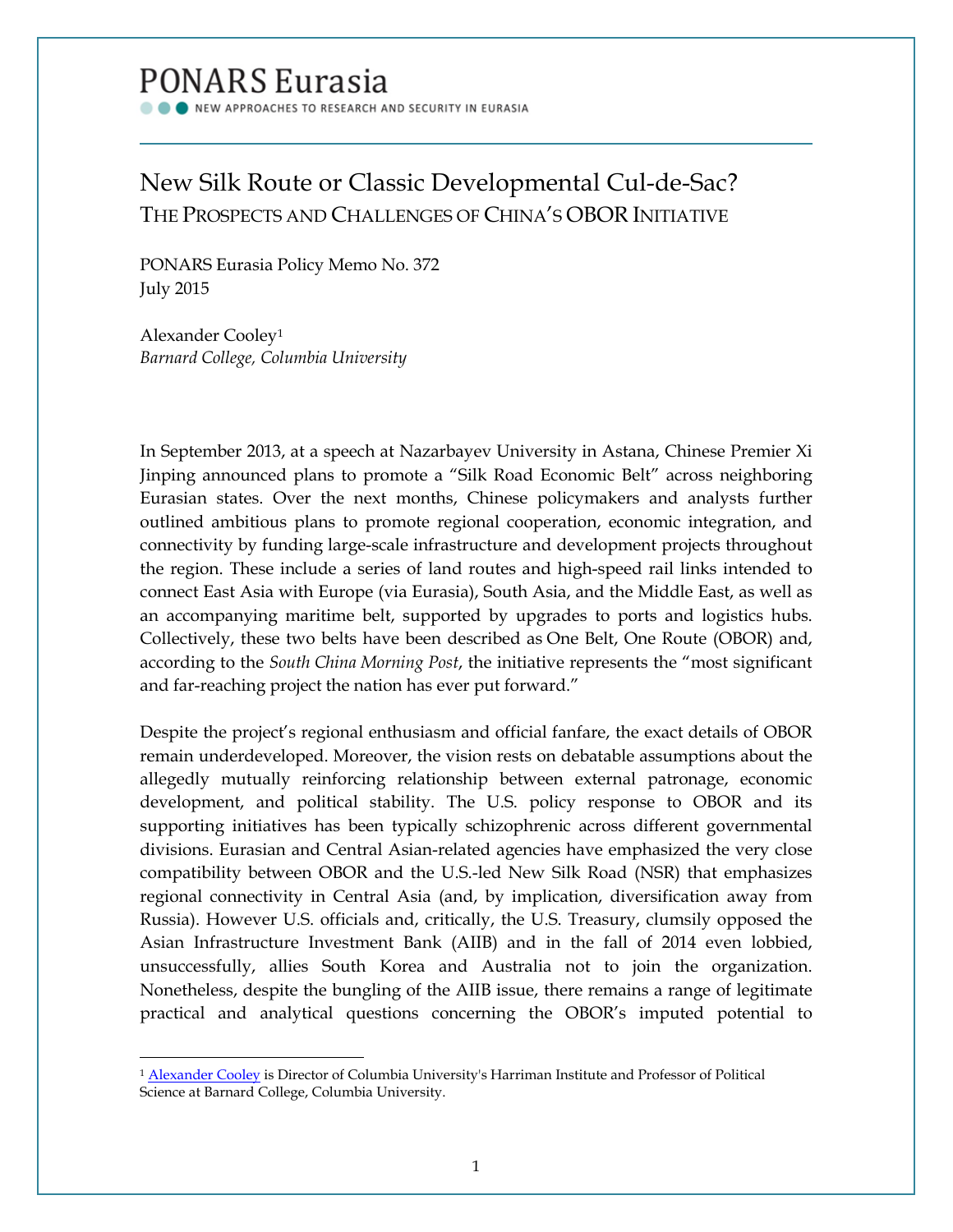transform the economies and polities of Eurasia. This memo will explore some of the challenges that the Chinese initiative is likely to confront in the areas of governance and promotion of political stability when interfacing with Central Asia's patrimonial political systems.

#### **U.S. and China-Led New Silk Roads: Two Similar Visions, Only One Real Funder**

Central Asian observers see echoes of comparison between Beijing's initiative and previously announced U.S. plans to support a "New Silk Road" (NSR) by promoting energy and infrastructure ties between Central Asia and South Asia (especially Afghanistan and Pakistan). However, beyond their similar labeling, the two geopolitical initiatives could not be more different: a cash-strapped U.S. foreign aid apparatus has allocated scant resources to the NSR, while Beijing, flush with over \$3.6 trillion in foreign currency reserves, is preparing to allocate hundreds of billions of dollars to OBOR. The U.S. version establishes no new regional institutions or forums, instead repackaging existing projects such as the proposed Turkmenistan-Afghanistan-Pakistan-India (TAPI) natural gas pipeline into the NSR's thin portfolio. By contrast, China has recently funded and established a number of new dedicated regional banks to promote its vision, including a \$40 billion NSR fund under the auspices of the People's Bank, the new Shanghai-based BRICS New Development Bank, and the newly established AIIB. Finally, while the U.S.-led NSR has been associated with U.S. withdrawal from Afghanistan and disengagement with Central Asia as a region (albeit unintentionally), the OBOR very much underscores China's global ascendancy as a leading donor and its new willingness to play a more assertive and central role in actively shaping the political and economic future of the neighboring regions.

China's OBOR is being driven by a mix of international and domestic imperatives. Internationally, Chinese officials see OBOR as a way of expanding China's economic engagement and political ties with neighboring states and regions, establishing new concrete ties that can serve as the basis of a political community that is increasingly responsive, if not completely friendly, to China's foreign policy interests and domestic priorities. At the same time, investing in these new regional banks and development initiatives offers a potentially more productive use for accumulated foreign exchange reserves than maintaining them in U.S. treasuries, while these new projects can also potentially be used as part of the broader effort to internationalize the use of the renminbi. By channeling this investment through the New Development Bank, AIIB, and possibly even the still-underutilized Shanghai Cooperation Organization, Beijing sees opportunities to more effectively leverage its institutional voice in regional organizations into its own foreign policy priorities and regional goals.

Domestically, the development and stabilization of the restive western province of Xinjiang continues to inform discussion and justification of the OBOR; indeed, the cities of Urumqi, Khorgos, and Kashgar remain at the center of various proposed OBOR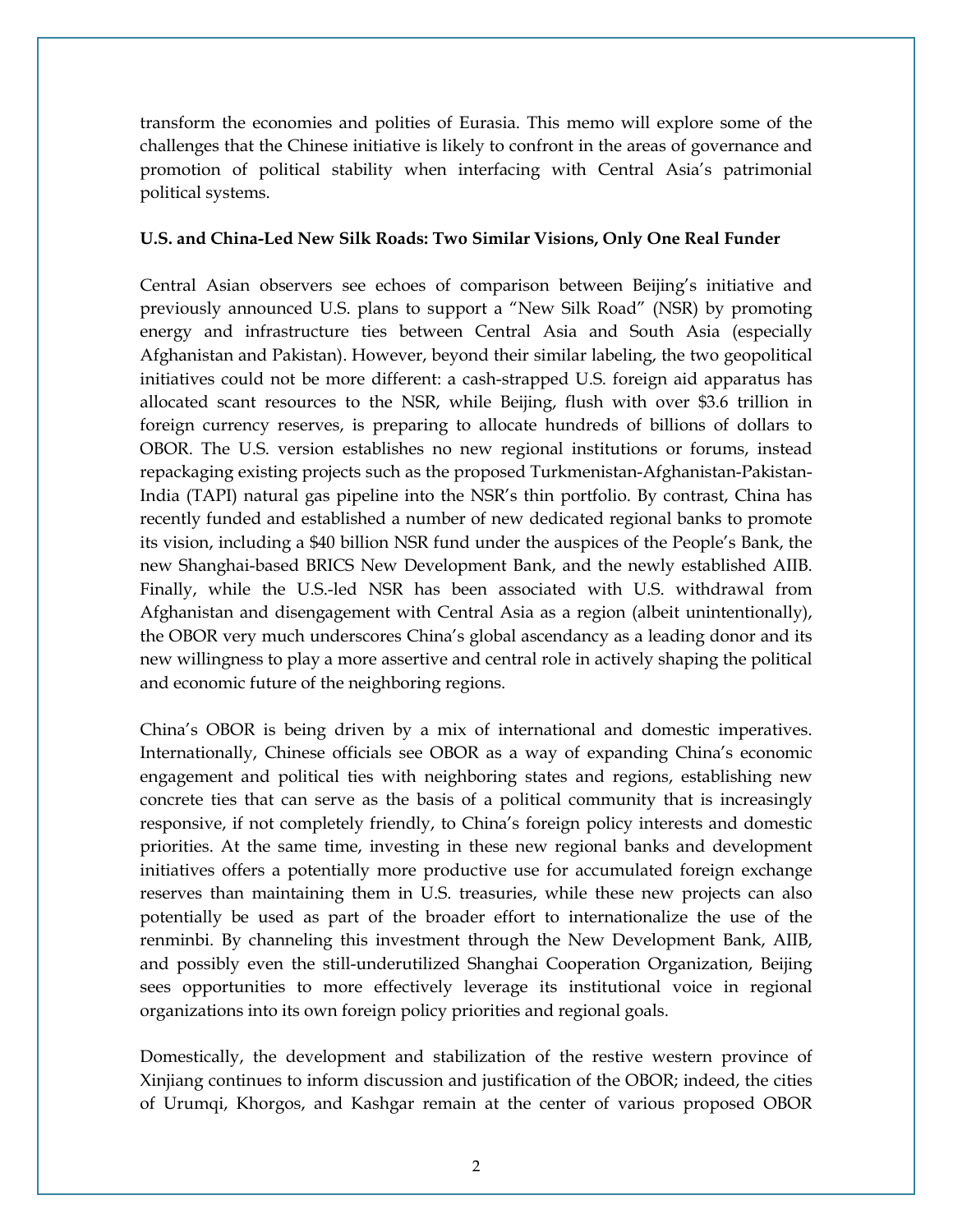routes (west, north, and south). In addition, slowing rates of growth within China (from 10-12 percent to estimates of 5-7 percent) mean that domestic suppliers of the decadeslong Chinese construction boom now require new overseas outlets to continue their activities. For example, without new external markets and large-scale projects, Chinese cement and steel manufacturers—the latter of which currently account for over 50 percent of global overcapacity—will face huge adjustment costs. Similar domestic dynamics characterize competition among Chinese energy companies for new plays, while even Chinese regions are similarly competing, as eastern coastal cities once did, to position themselves as dynamic transportation hubs. Many of these domestic actors play off and reinforce the official Chinese narrative about OBOR's purpose, even as they pursue more parochial interests.

## **One Plan, Many Different Possible Unintended Consequences**

The OBOR also carries a number of still unacknowledged risks, uncertainties, and unintended consequences. This is especially true for regions such as Central Asia and South Asia that are still burdened with governance and political challenges. In fact, the recent experience of Xinjiang itself suggests that large-scale infrastructure spending and external resources can, quite unintentionally, further fuel economic and social problems rather than ameliorate them.

Three risks seem particularly acute:

First, the severe governance challenges confronting nearly all of the Eurasian states where governance is already strained and absorption capacity is weak should give analysts and policymakers pause at the prospect of China suddenly dumping hundreds of billions of dollars into state-sponsored areas such as construction, transportation, and energy production. China has already announced plans to provide \$46 billion in new funds to build highway and energy projects in Pakistan, a country that despite its status as a Chinese economic client has a poor track record of completing large projects in a timely fashion.

A recent case of Chinese funding of a major highway project in Tajikistan provides a further cautionary tale in how local elites can privatize non-conditioned Chinese patronage intended to fund public goods. Shortly after the Dushanbe-Chanak highway was opened in 2010, with about 80 percent Chinese funding, tollbooths appeared along the road. The company operating the toll was identified as Innovative Road Solutions, registered in the British Virgin Islands, with no previous corporate history nor record of bidding on highway management projects. Subsequent local investigative [stories](http://www.rferl.org/content/Tajik_Presidents_SonInLaw_Denies_Ties_To_Company/2097815.html) tied the offshore company to the President's son-law, an allegation denied by him, estimating that it was opaquely funneling a private annual revenue stream to the government's inner circle.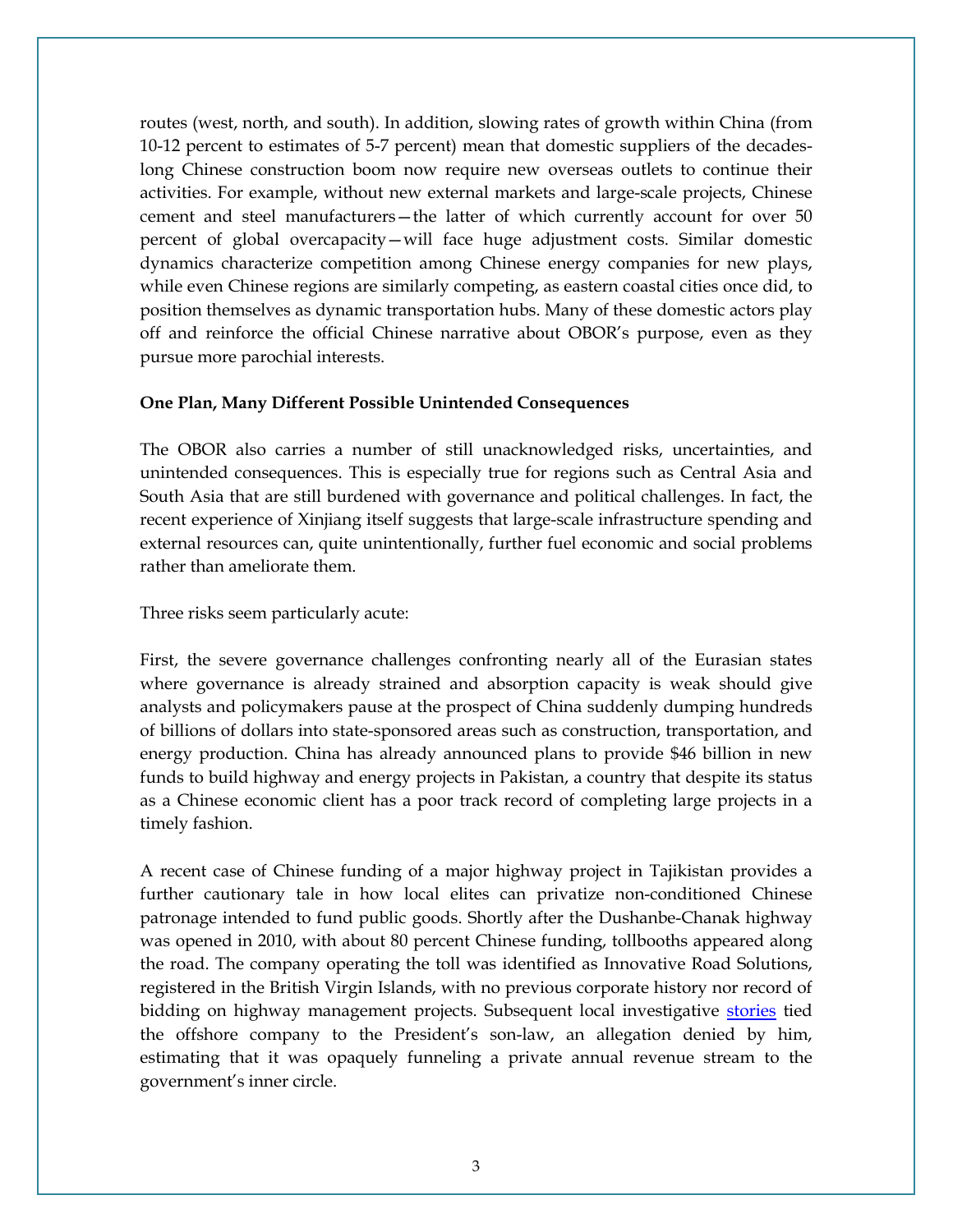Furthermore, the assumption that more state-sponsored projects will somehow unleash private activity is also dubious. Data from the World Bank show only modest improvements in import/export times across the region between 2006 and 2014 (Figure 1), despite the introduction of many externally-led integration schemes and trading blocs. Indeed, the severity of informal trade barriers in Central Asia makes the region's comparable times three times as high as Eastern Europe, Latin America, and even the Middle East, and even double those of South Asia (Figure 2). To be blunt: Central Asia remains the most trade-unfriendly region in the world, and the potential for externallyfunded infrastructure to transform these entrenched practices is highly questionable. More likely, such projects, even if implemented, are likely to displace rent-seeking into other areas. Similarly, the sheer scale of the resources poured into the OBOR are likely to unnerve other regional investors who may balk at the prospect of competing with China's largesse as they seek access to the same sectors.



**Figure 1: The Problem of Central Asia's Informal Trade Barriers and Border Controls**

 *Source: World Bank's Ease of Doing Business*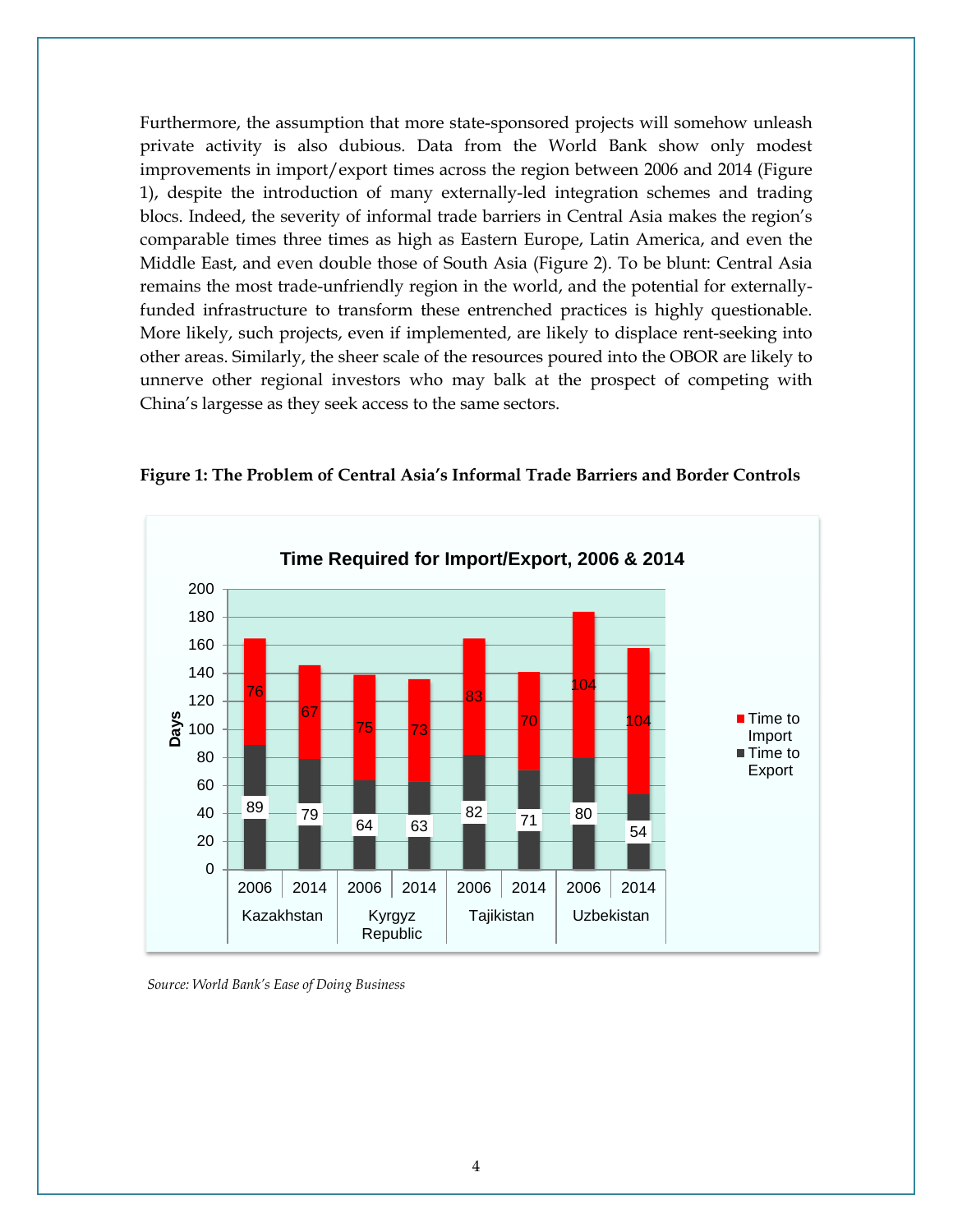

**Figure 2: Central Asia's Informal Trade Barriers and Border Controls in Comparative Perspective**

*Source: World Bank's Ease of Doing Business*

More broadly, the case also highlights one of the biggest analytical and practical flaws in both the Chinese and U.S. visions of the New Silk Road: the assumption that the most important factor inhibiting economic growth and development in Central Asia is a lack of economic connectivity and regional integration. In fact, as John Heathershaw and I have argued in a recent issue of *Central Asian Survey* (March 2015), this assumption is based on empirical myths and analytical fallacies. Empirically, the Central Asian states demonstrate strong links to global financial markets, offshore havens, and legal processes such as international commercial arbitration and dispute settlement. In both the U.S. and Chinese visions, it is not clear why predatory elites and kleptocrats with access to new sources of rent will productively invest these funds in regional follow-up entrepreneurial efforts rather than divert these revenue streams offshore. At the same time, Western officials have failed to recognize the critical role played by Western accountants, auditors, legal advisors, providers of shell companies, residence permit regimes, Western bank accounts, and luxury real estate holdings in shaping and maintaining these global networks of corruption and graft.

There are also internal and external political challenges that OBOR proponents readily dismiss or are unable to confront. Chief among them is the idea that large-scale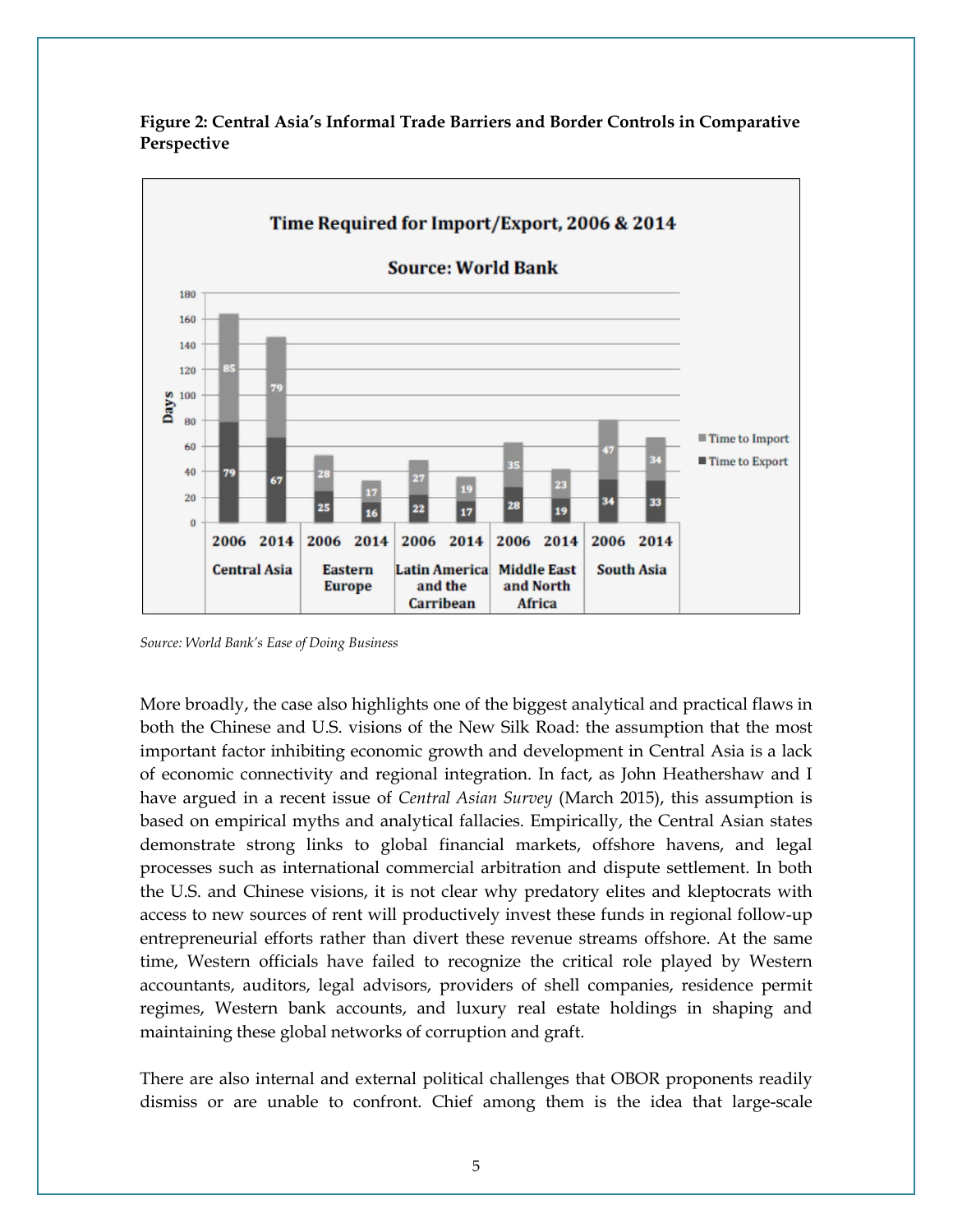infrastructure will somehow magically mitigate internal conflicts and sources of instability. In fact, recent evidence from northern Myanmar or Baluchistan in Pakistan over the role of Chinese development aid suggest that external funds have fueled domestic ethnic tensions and furthered distributional conflicts. However, Chinese officials have been reluctant to acknowledge any kind of destabilizing role played by their investment and, instead, have been quick to blame "Western NGOs" for delivering bad news from these regions. At some point, Beijing planners will need to recognize that such funds, despite Chinese intentions to the contrary, create local perceptions about winners and losers that inevitably graft onto local rivalries and concerns. For example, the proposed China-Kyrgyzstan-Uzbekistan railroad project, despite its potential commercial benefits, continues to meet fierce resistance among Kyrgyz government officials and analysts precisely because it furthers perceptions that China invests only for its own economic purposes and cares little if it stokes rivalries between ethnic Kyrgyz and Uzbeks in southern Kyrgyzstan (the site of deadly ethnic clashes in 2010) over the region's political and economic alignment.

Finally, OBOR will inevitably also send acute geopolitical signals. U.S. policymakers suffered a severe blow to their credibility and prestige as a result of their ill-timed lobbying for countries not to join the AIIB before the bank had issued even a single loan. However, the enthusiastic rush by 53 countries to join the AIIB means that Beijing may not exercise the degree of control over the institution that it probably assumed it would, prompting it to continue to channel funds bilaterally to favored political clients. Moreover, while Russia has remained publicly supportive of OBOR, and explores ways for it to work in partnership with the recently formed Eurasian Economic Union, it has clear concerns, along with India, at the political implications of such extensive Chinese investments in the region. Although both Delhi and Moscow may welcome a shift in authority away from Western-dominated international financial institutions, they will now have to confront more immediately and practically the realities of a huge Chinese investment footprint, unmediated by concerns about Western encroachment and influence.

## **Conclusions and Policy Recommendations**

Even if the OBOR is funded at a fraction of its current projections, it is an initiative that will likely have important regional impacts and deserves close scholarly and analytical attention. Unlike its U.S.-led counterpart, it will be supported by new regional mechanisms and institutions and is likely to pour unprecedented levels of external resources into Central Asia. At the same time, the enduring strength of Chinese assumptions about the benign developmental effects of OBOR may well clash acutely with local economic and political realities. At some point, an accumulation of local instability, blatant kleptocracy, and problematic projects may well force Chinese officials to rethink or question Beijing's longstanding policy of non-interference in the domestic affairs of its aid and investment recipients.